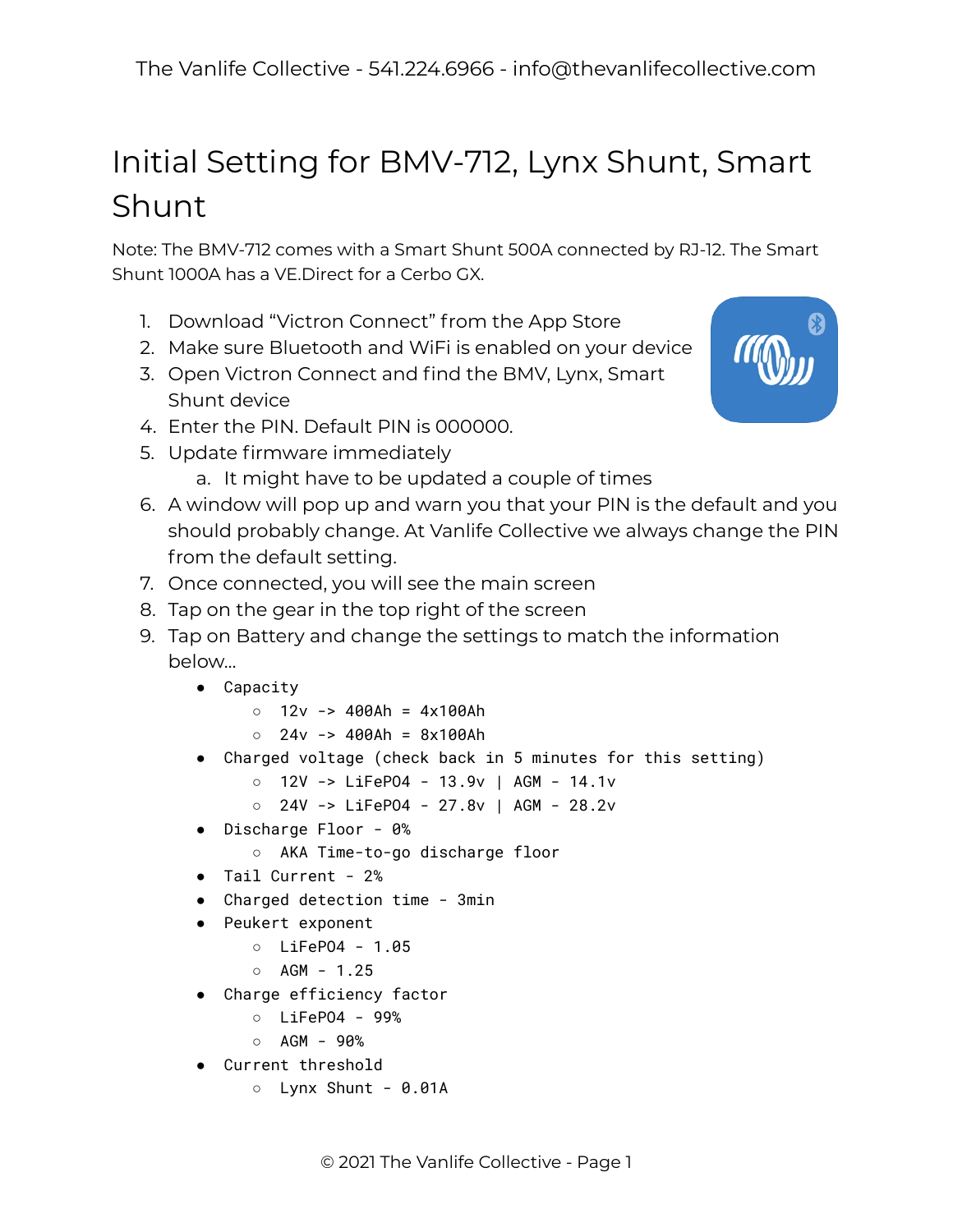- Other BMS 0.1A
- Time-to-go averaging period 10min

10. Tap the back button and go into Display

- Turn OFF Starter voltage display
- Turn OFF Mid-voltage display

11. Verify Battery settings have been saved and then you're all done. No reboot required.

## More Information

- In most installations, entering the battery capacity is sufficient. The BMV will automatically detect the system voltage and adapt its settings accordingly. But in some installations, for example with solar chargers, or lithium batteries, it is necessary to make some changes.
- For a reliable readout, the state of charge as displayed by the battery monitor has to be synchronised regularly with the true state of charge of the battery. This is accomplished by fully charging the battery. The BMV will detect this full charge, and automatically reset the state of charge to 100%.
- There are three parameters that define this full charge detection. Setting these parameters too wide causes the BMV to jump to 100% SOC too soon, which causes the BMV to exaggerate the remaining capacity at any given time. Conversely, setting these parameters too narrow causes the BMV to no longer detect a full charge, which is an even worse situation. Without regular synchronisation therefore, the SOC reading would drift and become unreliable.
- How does the BMV know when the battery is fully charged?
- The BMV resets to "fully charged" when the voltage reading exceeds the Charged voltage parameter and, simultaneously, the charge current is below the Tail current parameter, for a particular time. This time is called the Charged detection time.
- We will use the Bluetooth dongle to configure the BMV.
- Insert the dongle into the BMV.
- Switch on Bluetooth on your phone.
- Open VictronConnect and select the BMV.
- On your smartphone, go to settings by clicking the gear wheel at the right top of the screen. We've already configured the battery capacity.
- Now let's walk through the sync settings.
- We recommend setting the Charged voltage 0.3V below the end of charge voltage of the charger. Typically the float voltage.
- The battery used in this example requires a float voltage of 13.8 Volt. Therefore we set the charged voltage to 13.5 Volt.
- Installing a solar system? In solar systems or other applications with fluctuating charge currents, the 'charged' voltage should be set only slightly below the absorption charge voltage (for example: 14.1V in case of 14.4V absorption voltage). This will prevent the BMV from switching prematurely to 100% state of charge.
- The Tail current is expressed as a percentage of the battery capacity. When the charge current has dropped below this setting, the battery is considered as fully charged. The default setting is 4%, which is fine for most systems, including ours.
- The charged detection time is the time during which the previous two parameters must be met in order to consider the battery is fully charged.
- The default setting is 3 minutes, which is also fine for most systems.